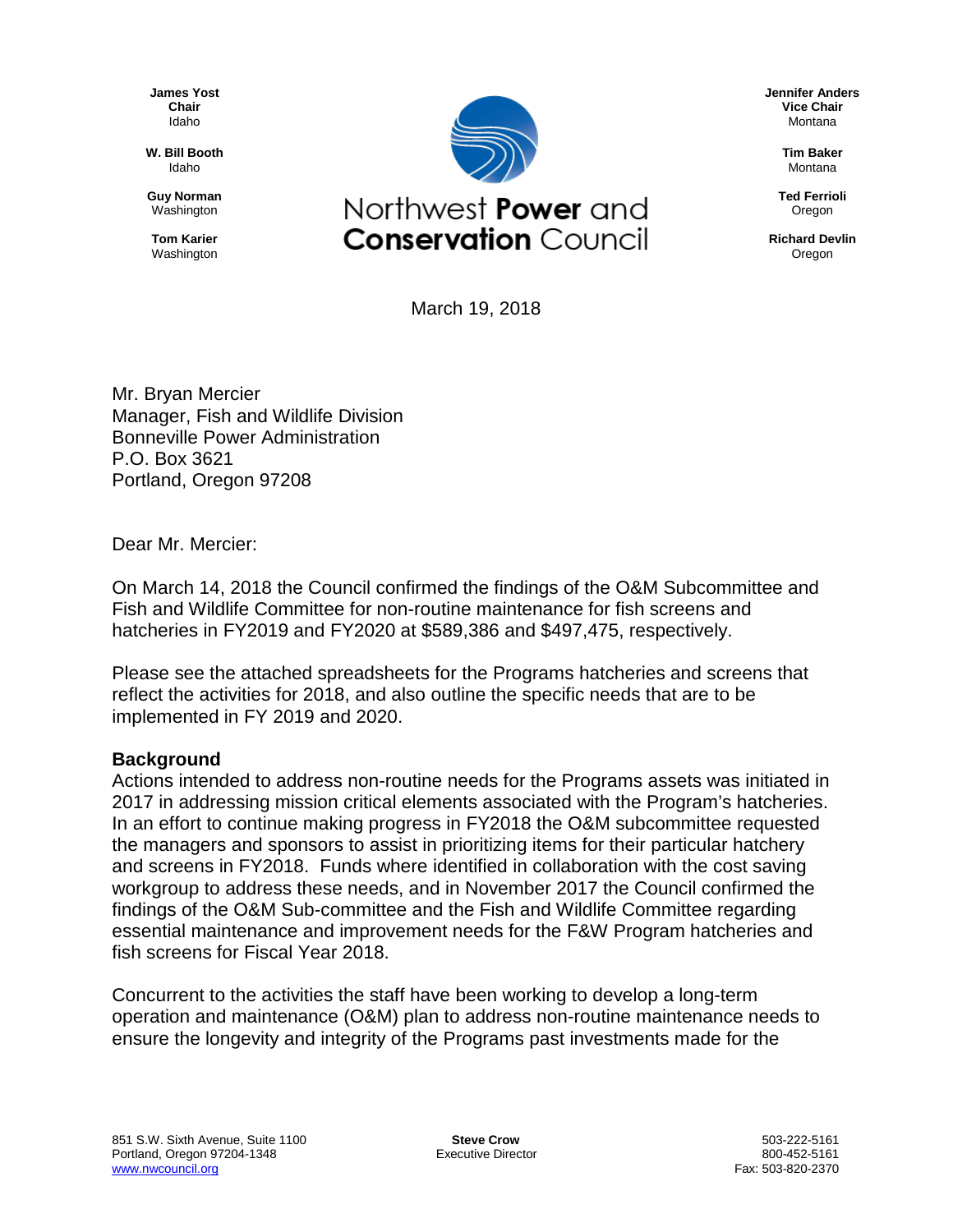benefit fish and wildlife. The plan is intended to define and provide a long-term maintenance, rehabilitation, and replacement system for Program investments associated with hatcheries, fish screens and wildlife lands. This asset management strategic plan is scheduled to be complete by the end on 2018.

In the interim, and to continue progress in addressing the assets needs as was done in 2017, and based on input received from the managers and sponsors the O&M subcommittee requested funds for screens and hatcheries in FY2019 and FY2020 for \$589,386 and \$497,475, respectively. Please note the footnote associated with the placeholder and FY2020. The intent of the placeholder is to provide some flexibility to address some of the outstanding elements that have not been address to date for hatcheries (please refer to the descriptions in the attached spreadsheet). Funds for the requests are derived from cost saving from existing projects that had decreasing expenditures or were closing out.

| Category                 | <b>FY2018</b> | <b>FY2019</b> | <b>FY2020</b> |
|--------------------------|---------------|---------------|---------------|
| <b>Screens</b>           | \$230,953     | \$281,316     | \$237,500     |
| <b>Hatcheries</b>        | \$238,012     | \$308,070     | \$159,975     |
| Placeholder <sup>1</sup> |               |               | \$100,000     |
| Total                    | \$468,965     | \$589,386     | \$497,475     |

Sincerely,

Signed/ T. Grover – 3/19/2018

Tony Grover Director, Fish and Wildlife Division

<span id="page-1-0"></span> <sup>1</sup> Outstanding mission critical and essential elements that are dependent on further evaluations and discussions at \$351,386 in FY2019, and \$241,125 in FY2020. In addition, these estimates do not include elements that do not have costs estimates assigned.